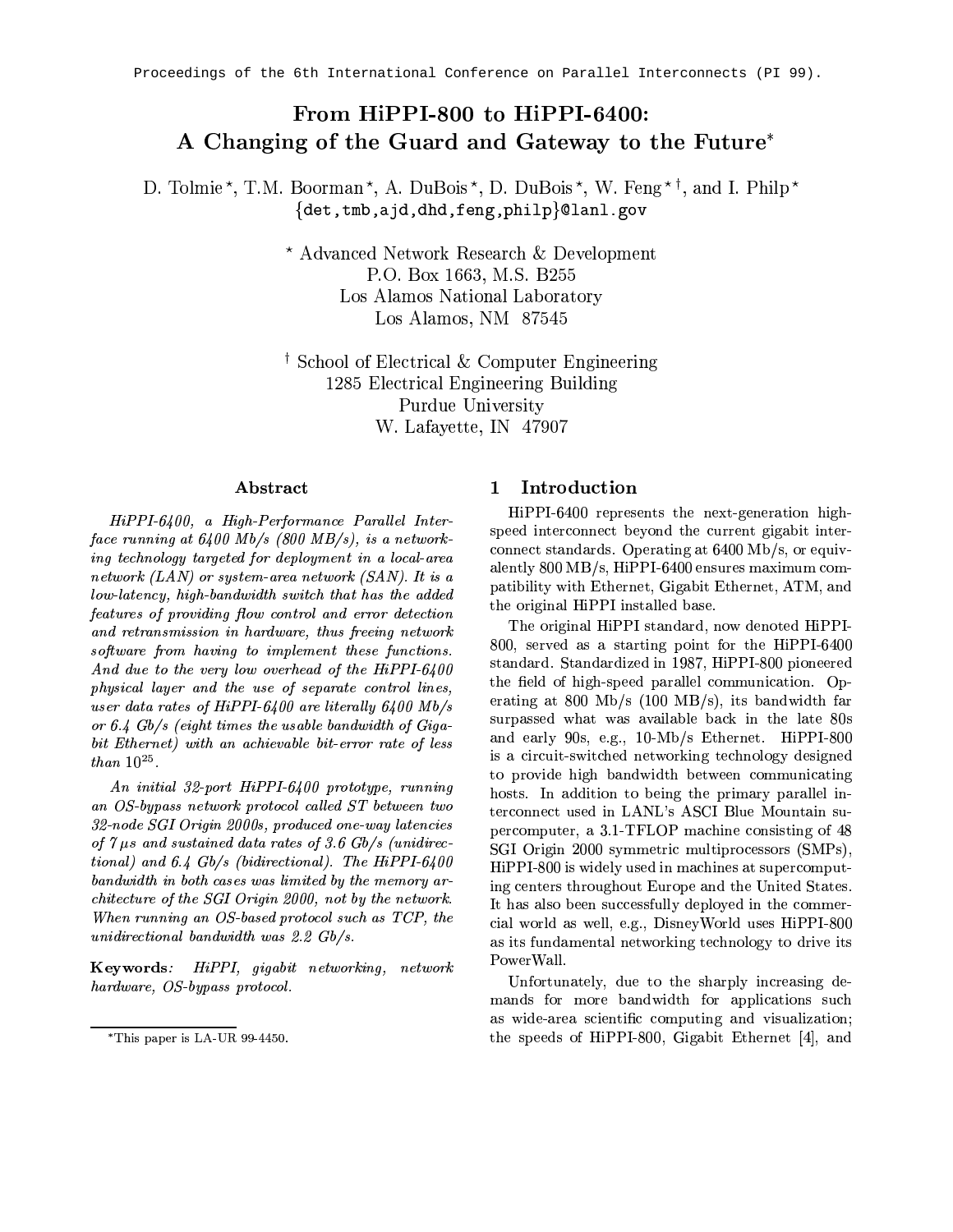Myrinet [1] will not be able to keep pace with tomorrow's bandwidth-hungry applications. For example, the anticipated bandwidth requirements between LANL's 30-TFLOP supercomputer and a visualization server are a minimum of 20 GB/s  $(160 \text{ Gb/s})$  to a maximum of 80 GB/s  $(640 \text{ Gb/s})$ . To attain this kind of bandwidth with HiPPI-800 would require at least 200 HiPPI-800 ports and 15,000 cables whereas HiPPI-6400 would only require 25 HiPPI-6400 ports and 1,800 cables. Thus, the goal of HiPPI-6400, like HiPPI-800 ten years ago, is to address the need for higher-speed networking technology in both local-area networks (LANs) and system-area networks (SANs).

Rather than simply upgrading the physical-layer speed of HiPPI from  $800 \text{ Mb/s}$  to  $6400 \text{ Mb/s}$ , we leverage our lessons learned from HiPPI-800 to design and build a better parallel interconnect for HiPPI-6400. First, HiPPI-800 requires explicit connection set-up and tear-down in order to enable communication between hosts. This connection-oriented overhead at the physical layer prevents connectionless network protocols such as UDP to make efficient use of the 800 Mb/s bandwidth. In particular, due to the additional overhead, the response-time latency is increased, and the effective bandwidth is decreased. Consequently, we use wormhole routing  $[2]$  in HiPPI-6400; in wormhole routing, messages can be sent into the network without prior knowledge of whether or not a free path is currently available to the destination host.

Second, because of the bimodal distribution of packet sizes seen in most networks, a single, large message can adversely block the transmission of other messages, particularly in HiPPI-800 as it is a circuitswitched technology. HiPPI-6400 addresses this problem by introducing virtual channels (VCs) to provide a multiplexing mechanism that can be used to minimize blocking. Multiplexing over VCs also provides the additional benefit of higher network resource utilization. In HiPPI-800, because links cannot be time-shared, physical links experience lower utilization.

Lastly, sustained network reliability over a machine as large as ASCI Blue Mountain is a severe problem (due simply to the sheer volume of components). As a result, reliable transmission over HiPPI-800 is ensured by an overlying network software protocol such as TCP. Unfortunately, network tests have shown that the network protocol stack is already the bottleneck in delivering application-to-application communication. Incorporating reliability into the network protocol stack further constricts the delivered bandwidth to an application. Therefore, for HiPPI-6400, we push the function of reliability down from the protocol stack into the network interface card (NIC). This radical design change benefits both OS-based protocols such as TCP as well as OS-bypass protocols such as AM [3], FM [7], PM [9], and ST [6, 8]. Rather than having the software deal with network retransmission, i.e., CPU executing network protocol software, the NIC would provide this support, freeing the CPU to do other useful work.

#### **Related Work**  $\bf{2}$

At the present time, the closest competitors to HiPPI-6400 (6.4 Gb/s) are Gigabit Ethernet  $(1 \text{ Gb/s})$ and Myrinet  $(1.2 \text{ Gb/s})$ . Generally, Gigabit Ethernet [4] is used in a LAN environment whereas Myrinet is used in a SAN environment, e.g., PC cluster. The biggest obstacle for Gigabit Ethernet is applicationrealizable bandwidth. Although the underlying physical technology is 1 Gb/s, the small maximum transmission unit (MTU) size of 1500 bytes generally causes the operating system to be interrupted more frequently (assuming that an OS-based network protocol such as TCP is being run) than with other technologies, thus reducing the realizable application bandwidth to approximately  $100 \text{ Mb/s}$ . As a result, there has been a push for supporting "jumbo datagrams" where the MTU size is on the order of 9000 bytes; this would effectively increase the realizable application bandwidth to 600 Mb/s. However, the disadvantage with "jumbo datagrams" is that they can promote blocking in the network.

Myrinet [1] is a self-initializing, low-latency switch that uses cut-through routing rather than the conventional store-and-forward routing found on the Internet. In cut-through routing, a packet is advanced into the required outgoing channel as soon as the header is received and decoded. The disadvantage of this routing is that it can promote blocking, particularly with large messages, and thus traffic can be backed up through the Myrinet switch back to the source (much like HiPPI-800). However, one of the main advantages of Myrinet is the existence of a control processor on the network interface card (NIC) which allows the functionality of the NIC to be programmed and can allow some network software functionality to be pushed down into the NIC. Thus, the issue of blocking can be addressed by ensuring that the MTU size is not "too large."

#### HiPPI-6400 Technology 3

The HiPPI-6400 standards effort, spearheaded by Silicon Graphics, Inc. and Los Alamos National Laboratory, originally consisted of four maior parts: HiPPI-6400 Physical Laver (HiPPI-6400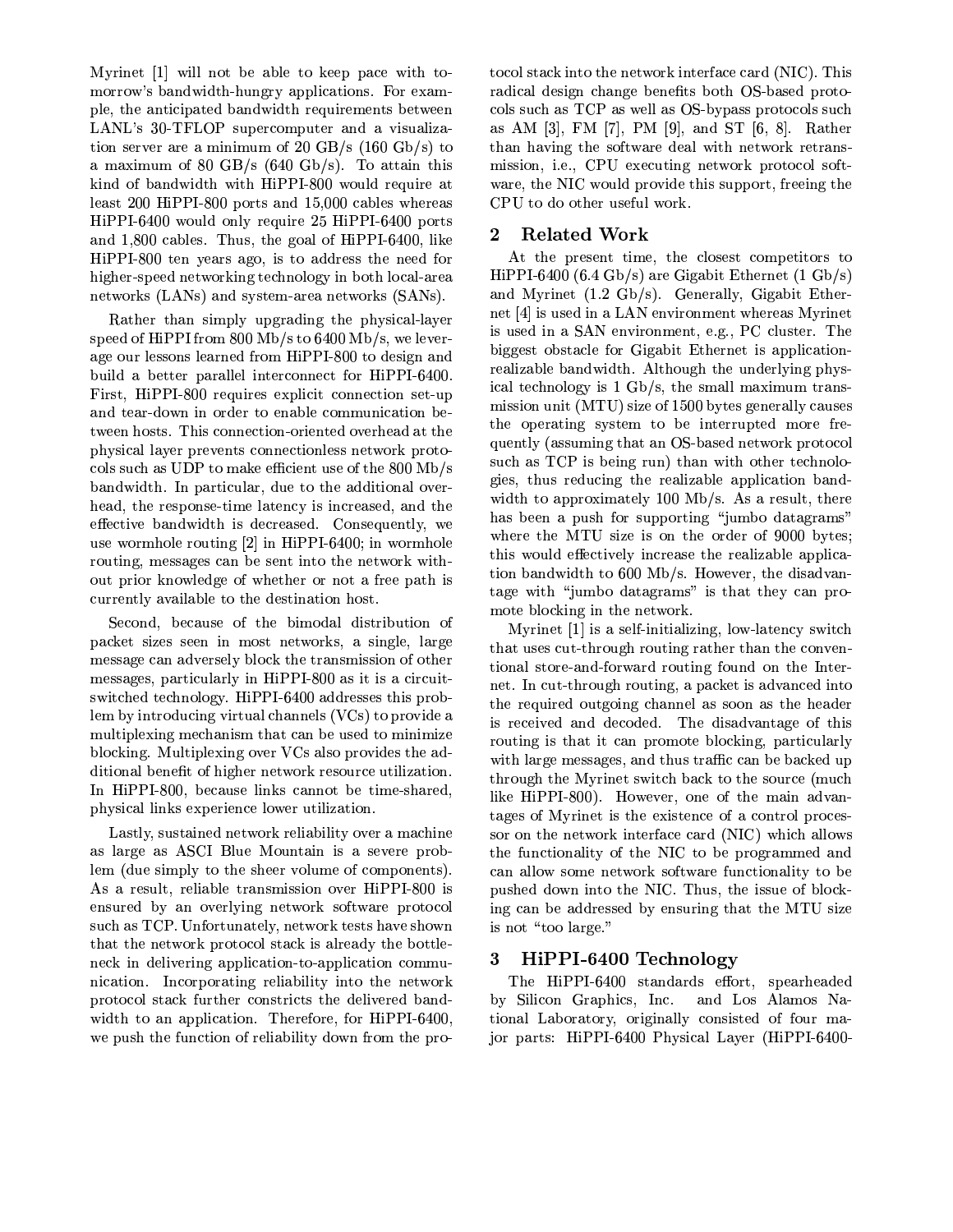PH), HiPPI-6400 Physical Switch Control (HiPPI-6400-SC), HiPPI-6400 Optical (HiPPI-6400-OPT), and HiPPI-6400-Scheduled Transfer (HiPPI-6400-ST). Since then, the last part has been split off as a separate standard. For more detailed information, see http://www.hippi.org.

A HiPPI-6400 switch allows up to three different types of entities to be connected to it, as shown in Figure 1. An entity can be a computing node, a translator, (i.e., a bridge between HiPPI-6400 and another networking technology), or another HiPPI-6400 switch. (While the figure shows the switch with four bidirectional ports, industry will be delivering switches with 32 ports.) The physical links between the switch and a given entity are bidirectional and capable of delivering 6400 Mb/s user data bandwidth in each direction simultaneously. A link's control information is carried on separate wires in parallel with the user's data (not shown in the figure) and is thus not counted in the 6400-Mb/s bandwidth number.



Figure 1: Using HiPPI-6400 Technology

#### $3.1$ Micropackets

A micropacket is the basic transfer unit on a physical link, consisting of thirty-two data bytes and eight control bytes (32 bytes was chosen since it is a power of 2 and fits page boundaries much better. Its function is analogous to a cell in  $ATM$  — to deliver low latency for short messages and to serve as a building block for large messages. The format of the control bytes in the micropacket is described in Table 1. Table 2 shows that the contents of the corresponding thirty-two data bytes depend in part on what the micropacket type is, i.e., the first four bits (bits 0-3) of the control bytes.

Figure 2 shows that the 24-byte HiPPI-6400 header  $consists$  of two headers  $-$  the media access control (MAC) header and the IEEE 802.2 LLC/SNAP header

| Control Information (8 bytes) |                                       |  |
|-------------------------------|---------------------------------------|--|
| Bit $#$                       | Function                              |  |
| $0 - 3$                       | Micropacket type                      |  |
| $4-5$                         | Virtual channel selector              |  |
| $6 - 13$                      | Transmit sequence number              |  |
| $14 - 21$                     | Receive sequence number (ACK)         |  |
| 22                            | Tail bit (end of message)             |  |
| 23                            | Error (unrecoverable upstream error)  |  |
| 24-29                         | Credit update value                   |  |
| $30 - 31$                     | Virtual channel $#$ for credit update |  |
| $32 - 47$                     | End-to-end CRC                        |  |
| 48-63                         | Link-level CRC                        |  |

Table 1: Contents of the Control Bytes in a Micropacket.

- and ten fields. The MAC header is identical to the IEEE 802.3 header except that the length field  $(M_{\rm \perp}$ en) is 32 bits rather than 16 bits as in IEEE 802.3. The reason for this difference is due to our need for HiPPI-6400 to handle larger messages. The D\_ULA and S-ULA fields represent the 48-bit IEEE Universal LAN addresses for the source and the destination. The IEEE 802.2 LLC/SNAP header carries the EthernetType, which selects the upper-layer protocol.

|                        |             | D ULA       |           |       |
|------------------------|-------------|-------------|-----------|-------|
| <b>MAC</b> header      |             | (lsb)       | S ULA     | (lsb) |
|                        |             |             | M len     |       |
| <b>IEEE 802.2</b>      | <b>DSAP</b> | <b>SSAP</b> | Ctl       | Org   |
| <b>LLC/SNAP</b> header | Org         | Org         | EtherType |       |

Figure 2: HiPPI-6400 Header

#### $3.2$ Virtual Channels (VCs) and Routing

HiPPI-6400 provides for four virtual channels (VCs) in each direction on each physical link. VCs are assigned based on specific message sizes ( $VCO \leq 2$  KB,  $VC1 < 128$  KB,  $VC2 < 128$  KB, and  $VC3 < 4$  GB) and transfer methods. (The number of VCs is deliberately limited to four as opposed to the almost limitless number in ATM because the buffering for the HiPPI-6400 switch needs to be on-chip for performance reasons.) Each message is made up of a number of micropackets which are transmitted and delivered in-order over a single VC. The VC number does not change as the message travels from the originating source to the final destination over one or more links.

In contrast to the virtual connections of ATM and the end-to-end connections used in HiPPI-800, HiPPI-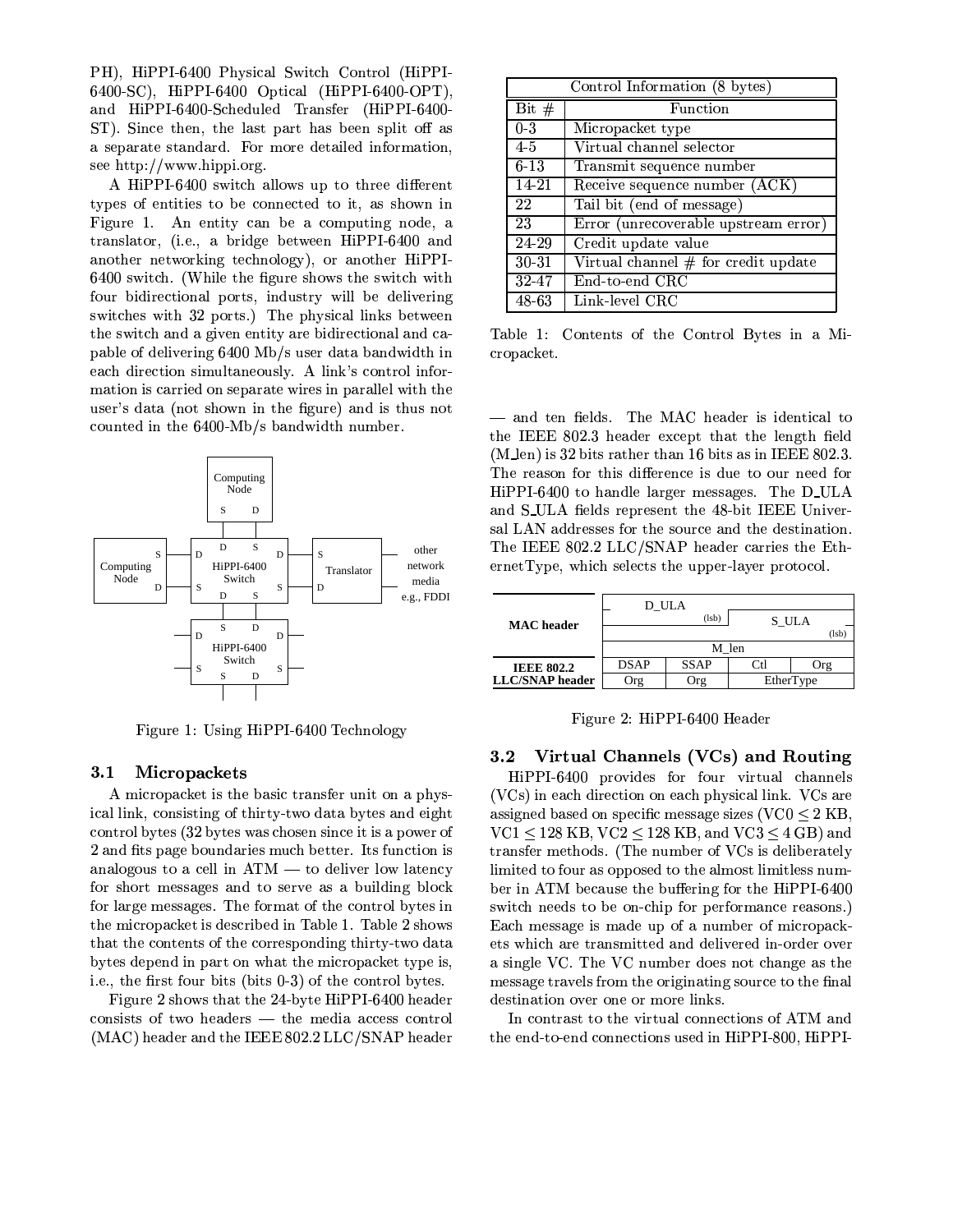| Micropacket Type    | Data                             | Transmit     | Receive      | Credit  |
|---------------------|----------------------------------|--------------|--------------|---------|
| $(Bits 0-3)$        | <b>Bytes</b>                     | Sequence $#$ | Sequence $#$ | Update  |
| Header              | 24-byte header, 8-byte user data | $_{\rm Yes}$ | Yes          | Yes     |
| Data                | 32-bytes of user data            | Yes          | Yes          | Yes     |
| Administration      | Administrative message           | Yes          | Yes          | Yes     |
| Credit-only         | 32 bytes of 0s                   | Yes          | Yes          | Yes     |
| Null                | 32 bytes of 0s                   | Invalid      | Yes          | Invalid |
| Reset or Initialize | 32 bytes of 0s                   | Invalid      | Invalid      | Invalid |

Table 2: Capabilities for each Micropacket Type

6400 switches use wormhole routing. In wormhole routing, a message can be sent into the network without prior knowledge of whether or not a free path is available to the destination host. Thus, timeconsuming circuit set-up and tear-down are not required, and the switches do not need to maintain large amounts of state information. On the other hand, if there is contention for the output port of a switch on the same VC, the latter arriving message is blocked until the earlier arriving message has completed transmission. To prevent a large message from blocking a small message, the messages are transmitted over different VCs. This is in contrast to HiPPI-800 where a large message may block any number of messages queued for the same output port.

#### $3.3$ Flow Control

HiPPI-6400 provides for link-level, hop-by-hop. credit-based flow control (a la X.25 but without being connection-oriented) to prevent overrunning buffers at intermediate switches and at the destination host. Figure 3 shows that credits are assigned on a VC basis. Thus, congestion on one VC will not stall traffic on another VC. As in TCP, the destination grants credits to match the number of free receive buffers for a particular VC. The source end of the link then consumes credits as it moves micropackets from the VC buffers to the output buffer. We again stress that the flow control is on a per-link (or per-hop) basis. Thus, the source may be the originating source host or an intermediate switch; likewise, the destination may be an intermediate switch or the destination host.

In order to achieve 6400 Mb/s, buffers had to be on-chip and limited to 10 KB for each of the four VCs. This buffer-size constraint limits the physicallink length to roughly one kilometer; otherwise, speed degradation occurs. At  $6400 \text{ Mb/s}, 5 \text{ ns/m}$  propagation delay, and 10 KB in flight, the maximum roundtrip distance is 2.5 km. However, because this number does not include any processing overhead, the link distance was specified as a maximum of 1 km.

To ensure reliable transmission between a source and destination, as shown in Figure 3, HiPPI-6400 uses a go-back-N retransmission scheme. If an error is detected in a micropacket or a micropacket fails to arrive at the destination host, then that micropacket and all the micropackets transmitted after it must be retransmitted. An error in a micropacket is detected by either the link-level cyclic redundancy check (LCRC) or the end-to-end cyclic redundancy check (ECRC); these CRCs are checked at the destination side of a link at the input buffer (see Figure 3).

The destination/receiver acknowledges micropackets by returning the highest sequence number of contiguously acceptable micropackets. Hence, if a micropacket is received in error, then the receive sequence number stays on the value of the last correctly received micropacket. However, rather than rely on duplicate ACKs to signal retransmission as in TCP, a timeout mechanism at the sender detects that a transmitted micropacket was not acknowledged and retransmits all micropackets starting with the unacknowledged one. While a timeout mechanism may not be appropriate for a link with a long delay, it is preferred when the link delay is low, such as with HiPPI-6400 at 10 ms and when adequate buffering is available. The 8-bit sequence numbers allow up to 256 unacknowledged micropackets or nearly 10 KB, the size of the receive buffer.

Finally, we note that retransmission is independent of the both the VC used and the credit information. That is, retransmission occurs between the output buffer of the source and the input buffer of the destination (on a link basis) while VC and credit information pertain only to the VC buffers, as illustrated in Figure 3.

#### $3.4$ **Error Detection**

HiPPI-6400 implements error detection through the use of two distinct 16-bit cyclic redundancy checks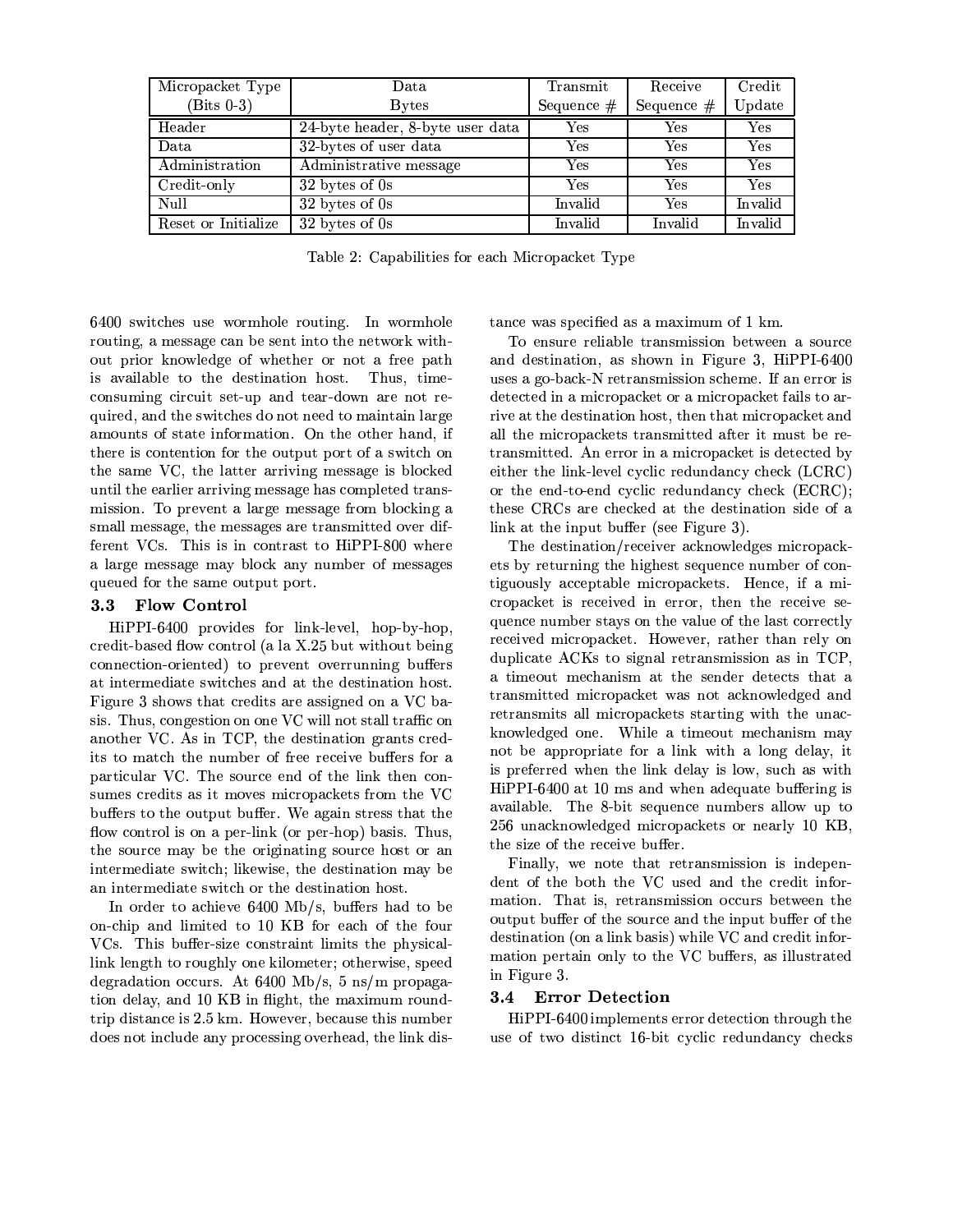

³´TrkD{J^9`² 4³on¨±FnDfge^9n]m.fqs -L`bge^\$m.fqceToc9ceTrnDf

 $\overline{N}$  +  $\overline{N}$  +  $\overline{N}$  +  $\overline{N}$  +  $\overline{N}$  +  $\overline{N}$  +  $\overline{N}$  +  $\overline{N}$  +  $\overline{N}$  +  $\overline{N}$  +  $\overline{N}$  +  $\overline{N}$  +  $\overline{N}$  +  $\overline{N}$  +  $\overline{N}$  +  $\overline{N}$  +  $\overline{N}$  +  $\overline{N}$  +  $\overline{N}$  +  $\overline{N}$  + ±-U± ¤±-U±¥8}FhJ`±-U± aPn]ox fJn]TWm.¤- -±ü  $\blacksquare$  . To be a condition of the condition of the condition  $\blacksquare$ ets in a message; this includes the header micropacket and all of the data micropackets up to this point in a  $\blacksquare$ vJTrg9cd}`dTrfJkm.ft`bfs Y g9n.YZ`bfqs±-L±! gehJ`±-U±p^e`dm.Tofqc $J$  is 50enD general general general general general general general general general general general general general general general general general general general general general general general general general general hJncog@`] $\{A,B,C,C,D\}$  and  $\{A,B,C,D\}$ fJn]ge`TWcgehJ`§mDu8ggehmggehq`U±-U±©TWcm]udu={J|{Jom.ge`@snD`b^m.fentire message. For example, as shown in Table 3, the ±-L±\_n.g9hJ`ce`dubn]fqszTWu=^9n]aqmDu\$ª]`=gUubn]`b^\$cgehq`°TrfJ5n]^9m.Y $\overline{a}$  and  $\overline{a}$  and  $\overline{a}$   $\overline{a}$   $\overline{b}$   $\overline{c}$ ±-L±©n.Jg9hJ`g9hJTo^9s|Toub^enDaqm]u\$ªD`=gubn]`b^\$cg9hJ`TrfJ5n]^9m.geTon]f5^9n] gehq`¢q^\$cRgdcR`@u=nDfqsm.fqszg9hJTo^9s¬wTWu=^9n]am]u\$ª]`bgdPm.fqscen on.

hore = anno 19cm.archives = 19cm.archives = 19cm.archives = 19cm.archives = 19cm.archives = 19cm.archives = 19 all of the data and control bits of a micropacket with g9hJ`·`bjJu=`baJgeTon]f£n]NTrg9ce`br0T } `]}ovJTrg9cw\Y[]²n]UgehJ`zu=nDfge^9n] information. It is initialized for each micropacket and  ${\bf J}$  , the state  ${\bf J}$  coenC coenD coenD coenD coenD coenD coenD coenD coenD coenD coenD coenD coenD coenD coenD coenD coenD coenD coenD coenD coenD coenD coenD coenD coenD coenD coenD coenD coenD coenD coenD coenD coe cen]`m.o{J`@cu\$hqm]fJk}} hJn]a\_genhJnDa&L`} kq}ou^9`dub`bTo}To}Da&L`} kq}oU^9`dub`bTo}To}Da&L`} kq}oU^9^0^{9} sequence number and credit information.

n.g9hz±-U±cLm.^9`u\$hJ`du\$ªD`dsm.ggehJ`TofJaJ{HgUvJ{P`d^Ln.`@m]u\$h HiPPI-6400 node, whether it be a switch or an end  $\blacksquare$ Two Hodger and the Critical and the Critical Drive and the Critical Drive and the Critical Drive and the Critical Drive and the Critical Drive and the Critical Drive and the Critical Drive and the Critical Drive and the Cr link-level checking of individual micropackets. Hoffman [5] showed that no errors go undetected unless at of the distribution  $\mathcal{P}$  and  $\mathcal{P}$  and  $\mathcal{P}$  and  $\mathcal{P}$  and  $\mathcal{P}$  are distribution  $\mathcal{P}$  . The distribution  $\mathcal{P}$ 1.86 billion bits. Not only must there be at least  $six$ bits in error, but the bits must be strategically located and non-contiguous. With respect to a single  $32$ -bit

 g9hqm.fzmcRTofJkDr`²DµYlvqT¦gn]fJ`D}±-U±!(g0nce`baqm]^9m.ge`¬úd[.YlvJTrgF±-U±c´m]^e``@m]ceTr`d^g9nubm.Wu={qom.ge`

#### $3.5\,$  $\sim$  2010  $\sim$  2010  $\sim$  2010  $\sim$  2010  $\sim$  2010  $\sim$  2010  $\sim$  2010  $\sim$  2010  $\sim$  2010  $\sim$  2010  $\sim$  2010  $\sim$  2010  $\sim$  2010  $\sim$  2010  $\sim$  2010  $\sim$  2010  $\sim$  2010  $\sim$  2010  $\sim$  2010  $\sim$  2010  $\sim$  2010  $\sim$  2010

In HiPPI-6400, data is transmitted in parallel over the cable (hence its name) and strobed with the clock signal. Figure 4 shows the signal lines that enable parallel data transfer between two end devices. This parallel architecture allows the use of CMOS circuits magnetic  $\delta$  and  $\delta$  contactors  $\delta$  of  $\delta$  contactors  $\delta$  contact  $\delta$  contact  $\delta$  contact  $\delta$  contact  $\delta$  $\mathcal{P}^{\text{max}}$  gen.Y $\mathcal{P}^{\text{max}}$ implementation of HiPPI-6400 would have required a serial link rate of roughly 10 Gb/s, which is too costly with optics and impossible to do with copper cable.)

### 3.5.1 Media Interfaces

 5nD^Um-úd[YZvJTrgNsJmg\$mcRxHcRge`b {qceTrfJkmwg9n.g\$m.&n]g0`bfg0xY g9hJ^9`b`  $5$ nd ú $5$ nd ú $5$ na $5$ m.fof $J$ k $J$ s $\mu$ matrix models in the subset of the subset of  $\mathcal{S}$  up to the subset of the subset of the subset of the subset of the subset of the subset of the subset of the subset of the subset of the subset of the subset of the sub HiPPI-6400 defines a parallel copper cable interface  $500$ -Mbaud signals in each direction (16 for data, 4 in Figure 4. The cable assembly provides differential aqm.gehqc5n]^F\D[|cRTok]fqm]ocdµ]²Tof`dmDu\$hsHTo^e`@u8geTon]f }hq`!u\$hqm]^9mDu8Yteristic impedance and maximum distance of the cable maanda maanda maanda maanda maanda maanda maanda maanda maanda maanda maanda maanda maanda maanda maanda maand to support this speed and distance is expensive, it is

sJm.g9mb u5nDofJkmlanDofJkmlanDofJkmlanDofJkmlanDofJkmlanDofJkmlanDofJkmlanDofJkmlanDofJkmlanDofJkmlanDofJkmlanDofJkmlanDofJkmlanDofJkmlanDofJkmlanDofJkmlanDofJkmlanDofJkmlanDofJkmlanDofJkmlanDofJkmlanDofJkmlanDofJkmlanDof  $\mathcal{G}^{\bullet}$  and  $\mathcal{G}^{\bullet}$  and  $\mathcal{G}^{\bullet}$  contains  $\mathcal{G}^{\bullet}$  and  $\mathcal{G}^{\bullet}$  and  $\mathcal{G}^{\bullet}$ HiPPI-6400 also defines a local electrical interface LTrgeh|gehJ`TofDg9`bfggensH^9TrD`Faqm]^9m]ro`bn]aJgeTWubm.g9^9m]fqceub`bTo]`d^9c n]fg9hJ`c9m.`u=To^\$u={JTrg vPnDm.^\$s}´hJ`n]aJgeTWubm.DTrfg9`b^e§m]u=`TocsH`=¢qfq`dsfor an 8-bit rather than a 16-bit data system, using a total of twelve 1-Gbaud signals in each direction  $(8$  for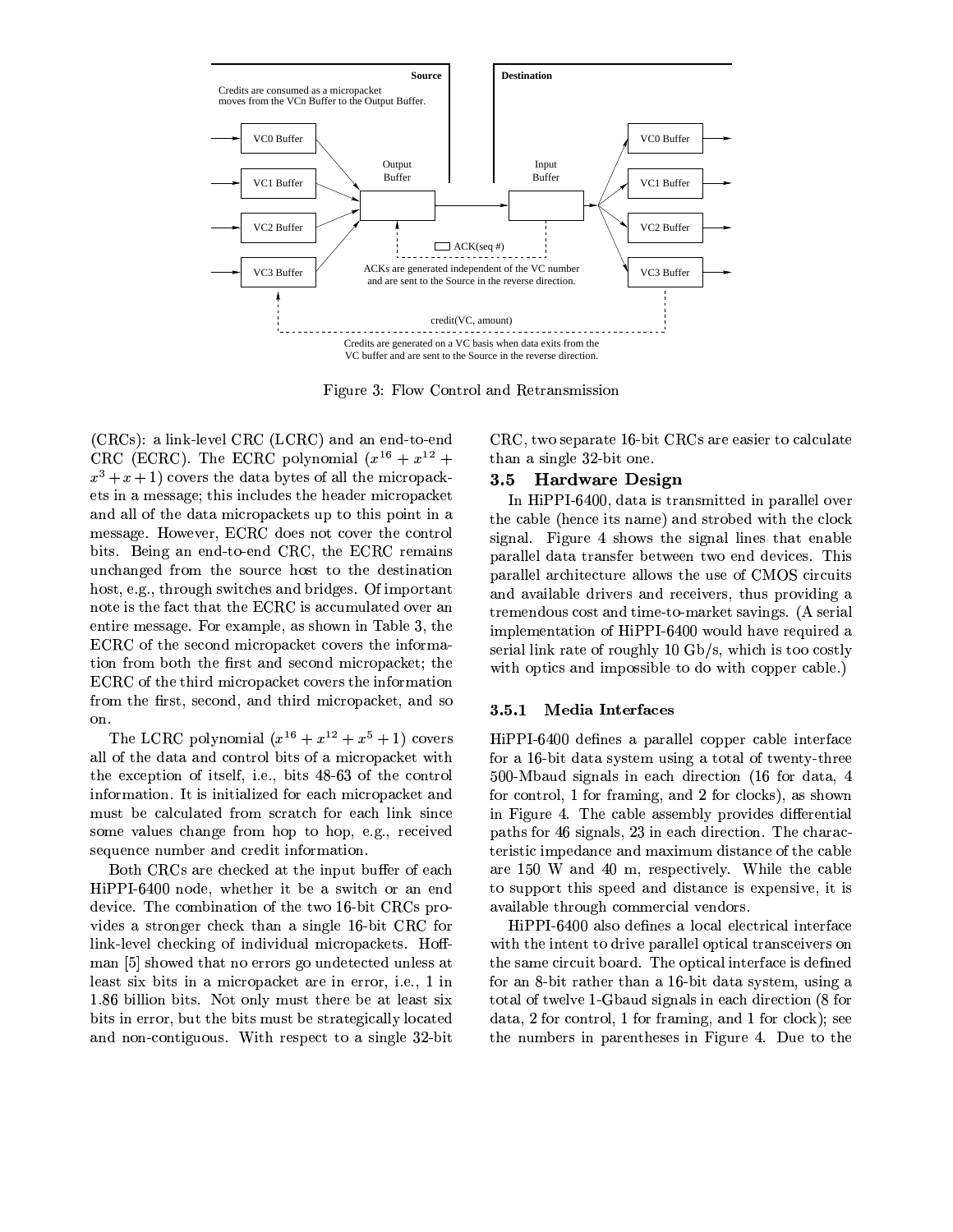| $\rm Packet$                                                                       | Contents             | <b>LCRC</b> Coverage       | <b>ECRC</b> Coverage |  |
|------------------------------------------------------------------------------------|----------------------|----------------------------|----------------------|--|
| $\mathbf{1}$                                                                       | Header, Bytes 0-7    | Header, Bytes 0-7, c00-c47 | Header, Bytes 0-7    |  |
| 2                                                                                  | Bytes $8-39$         | Bytes 8-39, c00-c47        | Header, Bytes 0-39   |  |
| 3                                                                                  | <b>Bytes 40-71</b>   | Bytes 40-71, c00-c47       | Header, Bytes 0-71   |  |
| $\overline{4}$                                                                     | <b>Bytes 72-103</b>  | Bytes 72-103, c00-c47      | Header, Bytes 0-103  |  |
| -5                                                                                 | <b>Bytes 104-135</b> | Bytes 104-135, c00-c47     | Header, Bytes 0-135  |  |
| $c_{0}$ $c_{4}$ represent bits 00 $47$ of the control information in a microproces |                      |                            |                      |  |

present bits 00-47 of the control information in a micropacket.

Table 3: Coverage of Cyclic Redundancy Codes.

fact that the optical interface was not as far along in design and standardization, it was split off into a separate standards document called the High-Performance Parallel Interface  $-$  6400 Mb/s Optical Specification (HiPPI-6400-OPT). At the present time, a number of optical variants are being explored. One variant uses 850-nm laser arrays and 62.5/125-micron multimode fiber and may use an open-fiber control system to detect an open fiber and power down the lasers to avoid potential eye damage. A second variant uses the same lasers and fiber but decreases the power to avoid eyesafety problems. And a third variant uses 1300-nm lasers and either single-mode or multimode fiber.



Figure 4: HiPPI-6400 Signal Lines for Copper Cable (Optical Fiber)

#### **AC** Coupling 3.5.2

To effectively drive long cables, signals should be ACcoupled and DC-balanced. AC coupling separates the ground paths between the end devices and avoids ground loops while DC balance indicates that signal is above the switching threshold as much as it is below the threshold. These characteristics greatly improve jitter and signal quality over encoding schemes such as Manchester encoding. HiPPI-6400 specifies 4B/5B encoding which inserts extra bits into the bit stream so as to break up long sequences of 0s or 1s. Specifically, every 4 bits of actual data are encoded in a 5-bit code  $(w, x, T, Y, and z$  in Figure 5; hence the name  $4B/5B$ .



Figure 5: 4B/5B Encoder/Decoder

Figure 5 shows a simplified schematic of a  $4B/5B$ encoder/decoder. For each signal line (only one such line is shown in the figure), a running count called the Disparity Count is kept of all the ones and zeros transmitted on that line since the link was reset. The Disparity Count is incremented for each "1" transmitted and decremented for each "0" transmitted. The actual 5-bit code which is transmitted depends on the current value of the Disparity Count and the input data 4-bit code (a, b, c, and d). For example, if the Disparity Count is positive (i.e., more "1"s than "0"s) and the incoming 4-bit data stream also has more "1"s than "0"s, then the incoming 4-bit code is complemented in order to generate more "0"s, and the "T"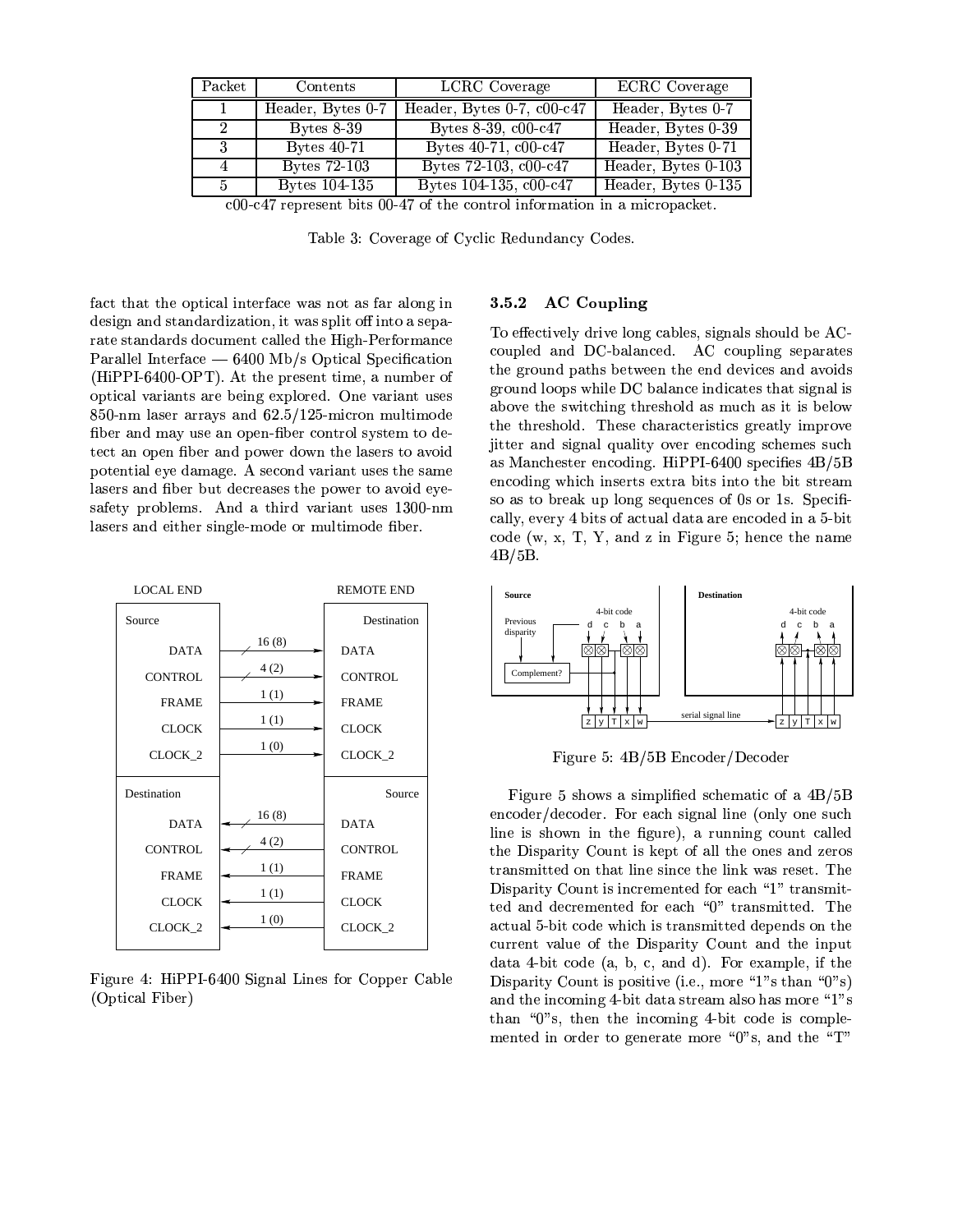bit is set to 0. At the receiving end, the incoming bits pass straight through if  $T = 1$  or are complemented if  $T=0.$ 

#### 3.5.3 Deskewing

The CLOCK signal strobes the other HiPPI-6400 signals. Because it is carried on a separate line, it negates the need for clock recovery circuits on every data line. HiPPI-6400 allows up to 10 ns of differential skew between the signal lines at the receiver, and the deskew circuits dynamically adjust every 10 ms in a process called "training." Because the deskew adjustment takes one micropacket time (40 ns) every 10 ms, only 0.04is incurred as overhead.

Figure 6 shows a block diagram of the deskew circuit on one signal line; there are 20 of these circuits per interface chip. Each received signal drives a tapped delay line, and the output is selected from one of the taps.



Figure 6: Deskew Circuit

#### 3.5.4 An Initial Prototype

In late 1998, SGI demonstrated an initial prototype of the HiPPI-6400-PH standard called the Super-HiPPI Media Access Control (SuMAC) chip. SGI is producing this SuMAC chip for use in the 3.1-TFLOP ASCI Blue Mountain supercomputer and other machines which currently use HiPPI-800 interconnect technology. It demonstrates latencies of 90 ns in one direction and 120 ns in the other for a total end-to-end latency of 210 ns. Because the switch path between two hosts would most likely contain two SuMAC chips, one for input and one for output, the end-to-end latency would roughly be 540 ns. At 40 ns/micropacket and a cable delay of  $1.5 \text{ ns/m}$ , this translates to a worst-case latency of about 10 ms. Typical latencies would be on the order of 1 ms.

Our initial testing of the prototype SuMAC also demonstrated nearly line-rate bandwidth speeds. Our benchmark tests show that the SuMAC chip can achieve raw bandwidths of at least 6.08 Gb/s in each direction. Unfortunately, we were unable to test bevond this bandwidth due to limitations in our test equipment, not because of limitations in the SuMAC chip.

The initial prototype, however, was not without its share of problems. For example, initial testing of the SuMAC led us to believe that cable distances might need to be limited to less than 30 meters due to inexplicable bit errors. Subsequent examination of the cables showed that the equalization circuits, which are built into the back shell of long cables, were installed on the wrong end. Current versions of the SuMAC are now free of known bugs.

Along with the SuMAC, SGI has also developed another prototype chip, the SHAC (Super HiPPI Access Controller) which contains speed enhancements for TCP/IP and a new protocol OS-bypass protocol called Scheduled Transfer (ST). This new chip performs IP checksums, and for ST, performs a number of low-level messaging operations such as clear-to-send, enhancing the HiPPI-6400 network performance.

We initially benchmarked SGI's HiPPI-6400 implementation on two 32-node SGI Origin 2000s with alpha ST drivers. The network interface cards (NICs) contained both SuMAC and SHAC 2.0 chips and were installed on the Origin XIO bus. An Essential 32-port HiPPI-6400 switch connected the machines together, so all of our benchmark measurements included the switch-induced delays. The combination of the two chips exhibited latencies of 7  $\mu s$  and sustained data rates of 3.6 Gb/s for a single direction. Running in both directions simultaneously with ST produced sustained bandwidths of 6.4 Gb/s. The HiPPI-6400 bandwidth numbers in both cases was limited by the memory architecture of the Origin 2000, not by the network. When running TCP/IP over HiPPI-6400, our tests produced a unidirectional bandwidth of 2.2  $Gb/s.$ 

### The Transition from HiPPI-800 to 4 HiPPI-6400

Because mass production and deployment of HiPPI-6400 is not expected for at least several months, our ASCI Blue Mountain supercomputer needs to rely on HiPPI-800 as its high-speed parallel interconnect for at least that long. Unfortunately, as mentioned earlier, HiPPI-800 does not ensure the reliable transmission of information at the hardware level like HiPPI-6400 does, therefore reliable transmission must be implemented in the software. As a result, SGI and LANL have installed a thin messaging layer in SGI's version of MPI over HiPPI-800.

While HiPPI-6400 technology is not currently being deployed widely, it is commercially available. For instance, HiPPI-6400 is also commercially known as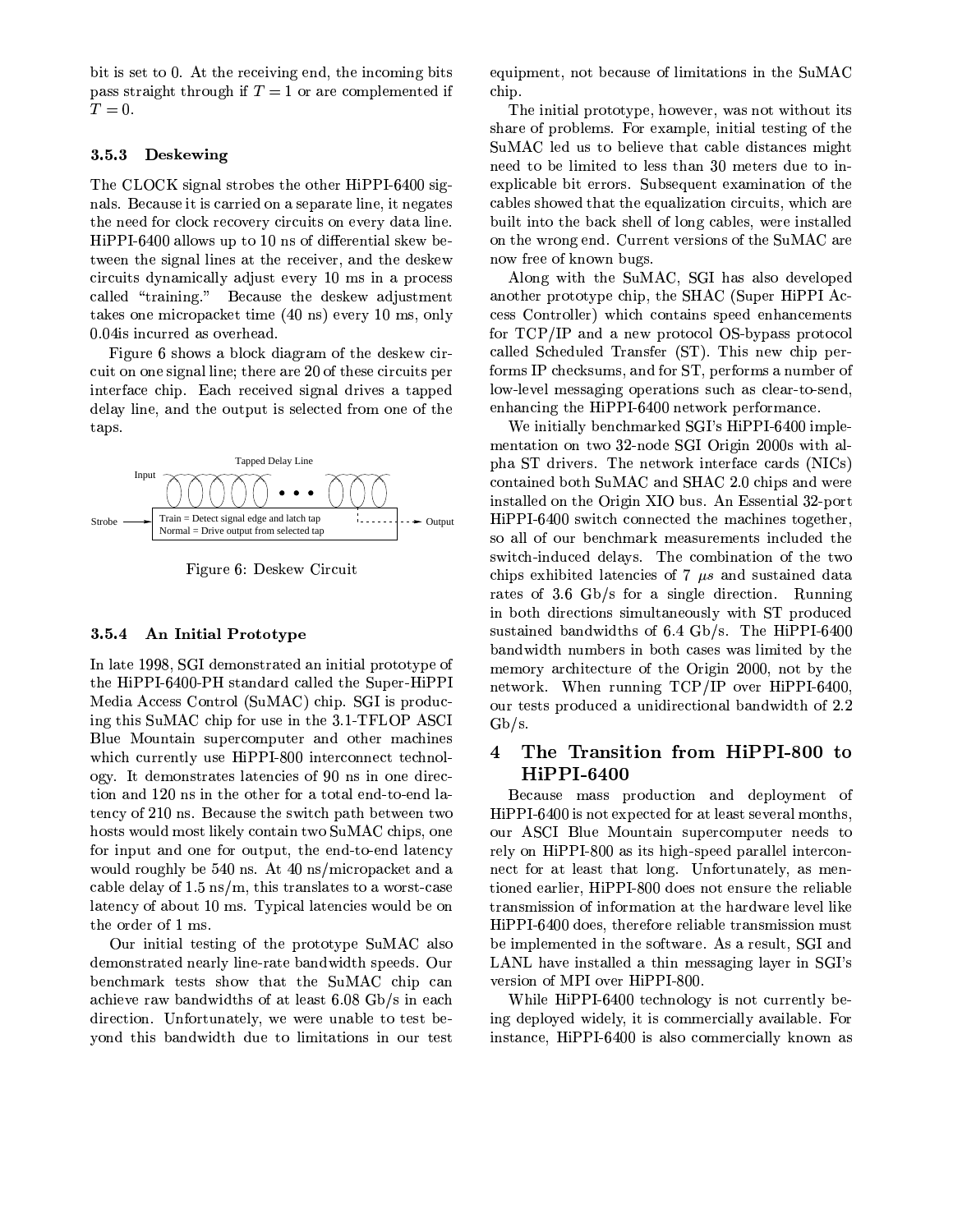and available as Gigabyte System Network (GSN), and HiPPI-6400 NICs containing the SuMAC and SHAC 2.0 chips are available for SGI machines. Unfortunately, production-quality software for this leadingedge hardware is not yet available.

Additional HiPPI-640 hardware developments include the SPIRIT chip from Power Micro Research (PMR). The SPIRIT chip, similar in nature to SGI's proprietary SHAC chip, will run on PCI-X based PC implementations. Other companies such as Genroco, Inc. and ODS, Inc. have developed or are developing switches, bridges, and PCI-X NICs. In the meantime, several of the major workstation manufacturers (Sun, IBM, and HP) are working to develop HiPPI-6400 NICs for their machines as part of the ASCI Path-Forward project.

When HiPPI-6400 arrives and the ST protocol is standardized and deployed, the software-based reliable messaging layer will be removed from MPI, alleviating the network/application bandwidth bottleneck. LANL is preparing for this transition by installing a network testbed to allow for testing of NICs, lowcost switches, bridges and software as they are manufactured. In the long term, LANL plans to build HiPPI-6400 production-quality networks, leveraging the above technologies.

#### Conclusion 5

Because HiPPI-800, Gigabit Ethernet, and Myrinet are unable to keep up with today's and tomorrow's bandwidth-hungry applications, e.g., remote visualization, a faster high-speed interconnect is needed. In this paper, we presented such an interconnect called HiPPI-6400. HiPPI-6400 represents the nextgeneration interconnect beyond the current gigabit interconnect standards. In addition to ensuring maximum compatibility with the Ethernet, Gigabit Ethernet, ATM, and HiPPI-800 installed base, HiPPI-6400 also leveraged many of the "best" features of each in its design.

Our initial benchmarks on HiPPI-6400 technology demonstrate that we are able to exceed the *delivered* bandwidth numbers of any other commercially available networking technology. At sustained data rates of 3.6 Gb/s (unidirectional) and 6.4 Gb/s (bidirectional), HiPPI-6400 far exceeds even the maximum bandwidth of Gigabit Ethernet and Myrinet.

As LANL changes its guard from HiPPI-800 to HiPPI-6400 production-quality networks, LANL will be providing a high-bandwidth gateway to applications such as remote visualization which routinely require bandwidths on the order of hundreds of gigabits per second. To attain these bandwidth numbers. HiPPI-6400 will be striped as many as 25-ways. In addition, there is ongoing work in HiPPI-6400-OPT to develop and standardize electro-optical interfaces for higher performance, and perhaps, to drive optical signals directly into silicon.

### Acknowledgments

The Los Alamos National Laboratory is operated by the University of California for the United States Department of Energy. SGI, Inc., with Dr. Greg Chesson leading their efforts, has contributed the majority of HiPPI-6400 technical innovations. The HiPPI standards committee has worked hard in standardizing and documenting HiPPI-6400 and the Scheduled Transfer as an ANSI standard.

## References

- [1] N. Boden, D. Cohen, R. E. Felderman, A. Kulawik, C. L. Seitz, J. N. Sizovic, and W.-K. Su. "Myrinet: A Gigabit per Second Local Area Network," IEEE Micro, February 1995.
- [2] W. Dally and C. L. Seitz, "Deadlock Free Message Routing in Multiprocessor Interconnection Networks," IEEE Transactions on Computers, vol. 36, pp. 547-553, 1987.
- [3] T. von Eicken, D. Culler, S. Goldstein, and K. Schauser, "Active Messages: A Mechanism for Integrated Communication and Computation," Proceedings of the International Symposium on Computer Architecture, 1992.
- [4] Gigabit Ethernet Alliance, *Gigabit Ethernet: Ac*celerating the Standard for Speed, Whitepaper, 1997.
- [5] J. Hoffman,  $HiPPI-6400$ : Analysis of a High-*Throughput Network Interface, M.S. Thesis, Uni*versity of Arizona, 1996.
- [6] I. Philp and Y.-L. Liong, "The Scheduled Transfer Protocol (ST)," IEEE Workshop on communication, Architecture, and Applications for Network-Based Parallel Computing (CANPC '99), Orlando, FL, January 1999.
- [7] S. Pakin, M. Lauria, and A. Chien, "High-Performance Messaging on Workstations: Illinois Fast Messages (FM) for Myrinet," Proceedings of *Supercomputing '95*, San Diego, CA, 1995.
- [8] High-Performance Parallel Interface (HIPPI) Standards Activities, http://www.hippi.org/cDOCS.html